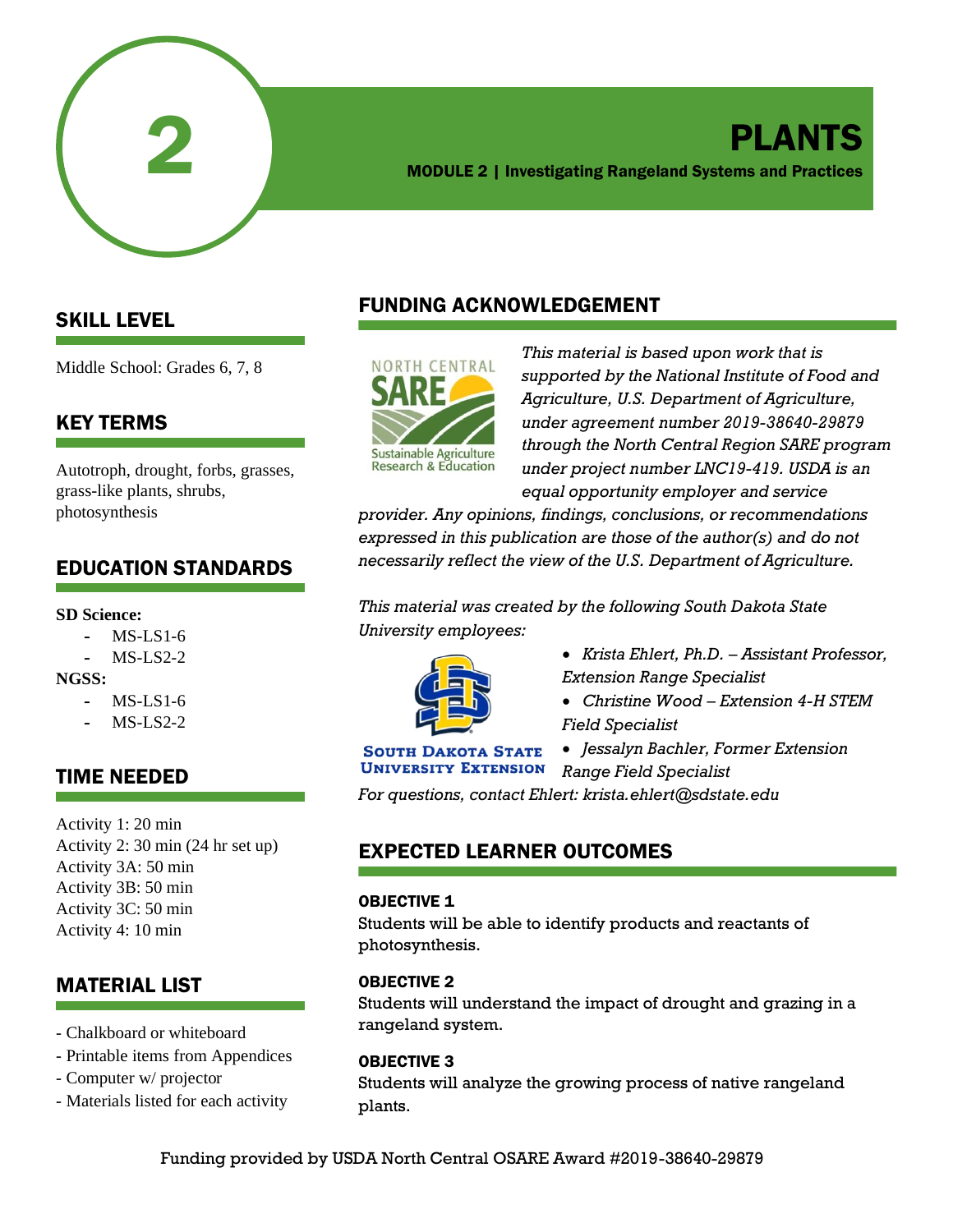#### OBJECTIVE 4

Students will learn that grazing causes a more concentrated root system in range grasses compared to non-grazing.

#### OBJECTIVE 5

Students will understand that drought and flooding have negative consequences on rangeland plants.





## BACKGROUND

Plants are a critical component in rangelands - they prevent soil erosion, provide shelter for grassland birds, food and habitat for ungulate species such as deer and antelope, habitat for pollinators such as butterflies and bees, and food for cattle.

What can plants do that humans can't do? They can use the energy from the sun to make food! All plants regardless if they are a grass, grass-like, shrub, or forb - perform **photosynthesis** as their way of making food. If a plant gets hungry, it can't walk into a restaurant or a grocery store to get food. Plants are producers (**autotrophs**), which means that they make or producer their own food. Specifically, plants are an autotroph that collect energy from the sun and takes that energy and turns in into organic molecules that are used for growth, reproduction, and defense.

#### **What is Photosynthesis?**

Photosynthesis is the process plants use to make their own "food" from the sun's energy, carbon dioxide, and water. During photosynthesis, carbon dioxide and water combine with solar energy to create glucose, a carbohydrate  $(C_6H_{12}O_6)$ , and oxygen.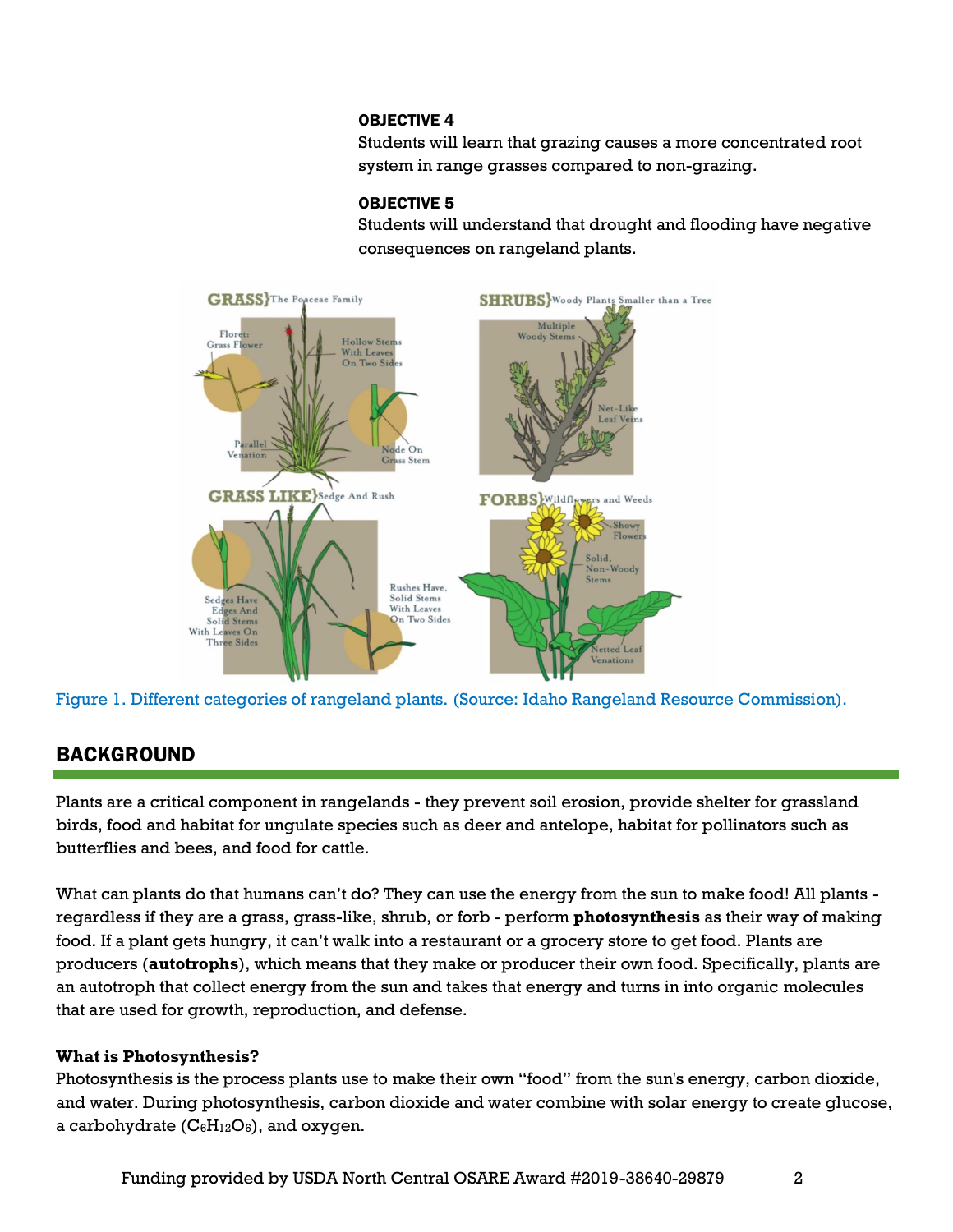The process can be summarized as:

in the presence of sunlight, carbon dioxide + water  $\rightarrow$  glucose + oxygen.

Glucose, the main product of photosynthesis, is a sugar that acts as the "food" source for plants. The glucose is then converted into usable chemical energy, ATP, during cellular respiration. The oxygen formed during photosynthesis, which is necessary for animal life, is essentially a waste product of the photosynthesis process.

Almost all organisms obtain their energy from photosynthetic organisms. For example, if a bird eats a caterpillar, then the bird gets the energy that the caterpillar gets from the plants it eats. The bird indirectly gets energy that began with the glucose formed through photosynthesis. Therefore, the process of photosynthesis is central to sustaining life on Earth. In eukaryotic organisms, photosynthesis occurs in chloroplasts. Only cells with chloroplasts - plant cells and algal (protist) cells - can perform photosynthesis. Animal cells and fungal cells do not have chloroplasts and, therefore, cannot photosynthesize. That is why these organisms, as well as the non-photosynthetic protists, rely on other organisms to obtain their energy. These organisms are heterotrophs.

*Watch the Amoeba Sister's video to learn how the light dependent and light independent cycle work together to create glucose for plants.* <https://www.youtube.com/watch?v=uixA8ZXx0KU> (8 minute video)

Any excess energy from photosynthesis is stored in the plant tissue as starch. Starch is white and powdery - it contains glucose, which plants use for food. To form starch, a plant needs to conduct photosynthesis so, the presence of starch in a leaf is *evidence of photosynthesis*.

There are different types of plants that can be found in rangelands. Knowing what plants are in a rangeland helps guide management decisions. Correctly identifying rangeland plants requires knowledge of and information about plant characteristics and plant types. Because there are so many different types of range plants, it helps to group them based on appearance and growth habits.

The shape of a plant's leaf is often a good place to start in trying to determine the identification. Other distinguishing characteristic include the margins (edges) and the venation (pattern of veins) on the leaves. You can group range plants and classify them according to growth form, life span, season of growth, origin, and value as forage. The main growth forms/plant types to discuss with students are: grasses, grass-like, shrubs, and forbs (Figure 1).

## VOCABULARY

AUTOTROPH: An organism that can produce its own food using light, water, carbon dioxide, or other chemicals.

DROUGHT: A period with unusually persistent dry weather that continues long enough to cause serious problems, like crop damage or water supply shortages.

FORBES: Plants with stems that are not woody and they sometimes have "showy" flowers.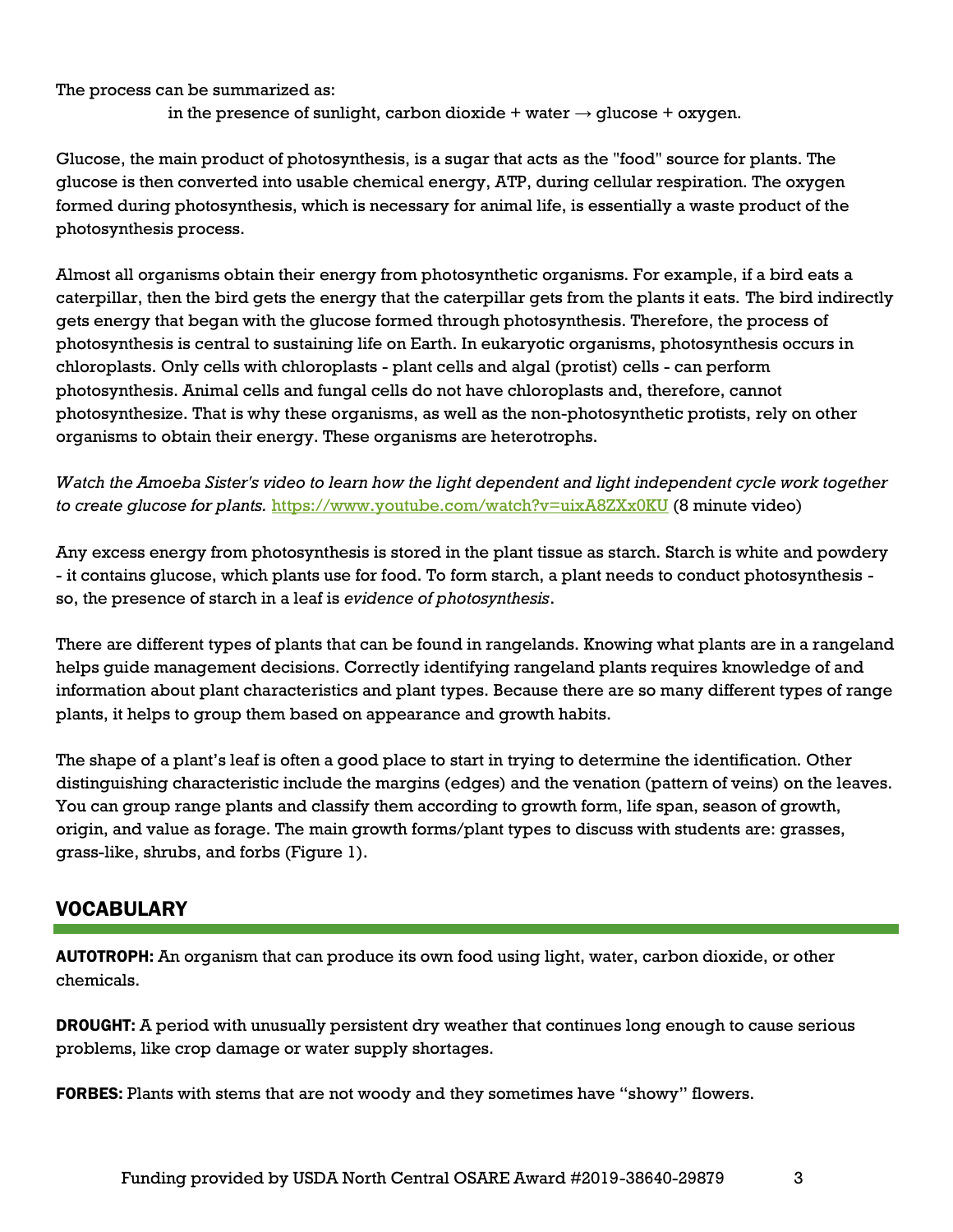GRASSES: Have long narrow leaves and hollow, jointed stems. Generally, grasses do not have colored flowers and their seeds are grain-like. There are two rows of leaves on a grass's stem, and the veins on the leaves are parallel.

GRASS-LIKE PLANTS: Look like grasses but have solid stems without joints. The stems are often triangular. Like grasses, the veins in the leaves are parallel.

SHRUBS: Woody plants that are smaller than a tree, and veins on their leaves look like a spider web.

PHOTOSYNTHESIS: The process that green plants do to use sunlight to make food from carbon dioxide and water.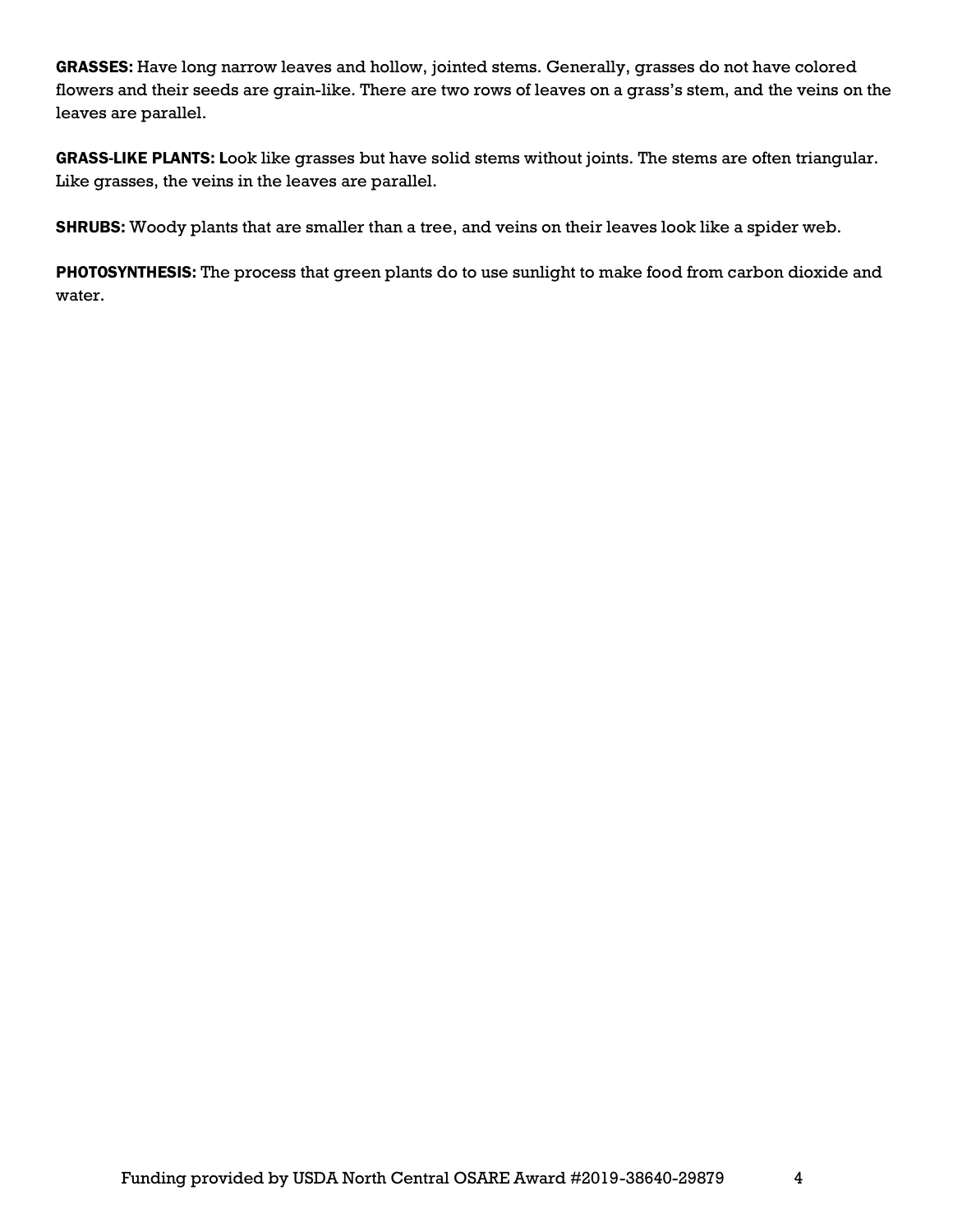#### ESTIMATED TIME: 20 MIN

This video and exercise start with something that most students find interesting - dinosaurs!

#### **Materials**

- Computer and projector to show the YouTube video
- Piece of paper (1 per student)
- 1. Watch the YouTube video to students:<https://youtu.be/Y8Ij9xboreA> "How Dinosaurs Went Extinct!" and have the students make observations, noting what they see. (3 minute video)
	- a. Presence of plants early in the video (before 0:18)
	- b. Collision of asteroid 0:43-0:47
		- i. What happens after the collision? (can be demonstrated with a container of flour and bouncy ball)
			- 1. Creates a crater
			- 2. Creates a cloud of dust
	- c. Broken trees
	- d. No vegetation
	- e. Dead animals
	- f. A few live animals
- 2. Ask students to explain why the dinosaurs that *did* survive the meteor strike still ended up dying?
	- a. The answer connects to the learning objective of this activity: a huge cloud dust occurred because of the meteor strike prevented plants from going through photosynthesis, impacting the food chain. Note: this might need to be pointed out to the students.
- 3. This will establish with students that plants are critical to life both when dinosaurs where alive and for our own existence today.
- 4. Have students create an acrostic, which will serve to help students think about any knowledge they already have on photosynthesis.
	- a. Students will need a piece of paper and will write the word "photosynthesis" vertically. Have them write full sentences, instead of having them use single words or short phrases, building off each letter. You might want to provide an example of a word or concept they have studied before.
	- b. Example for P: Plants make their own food.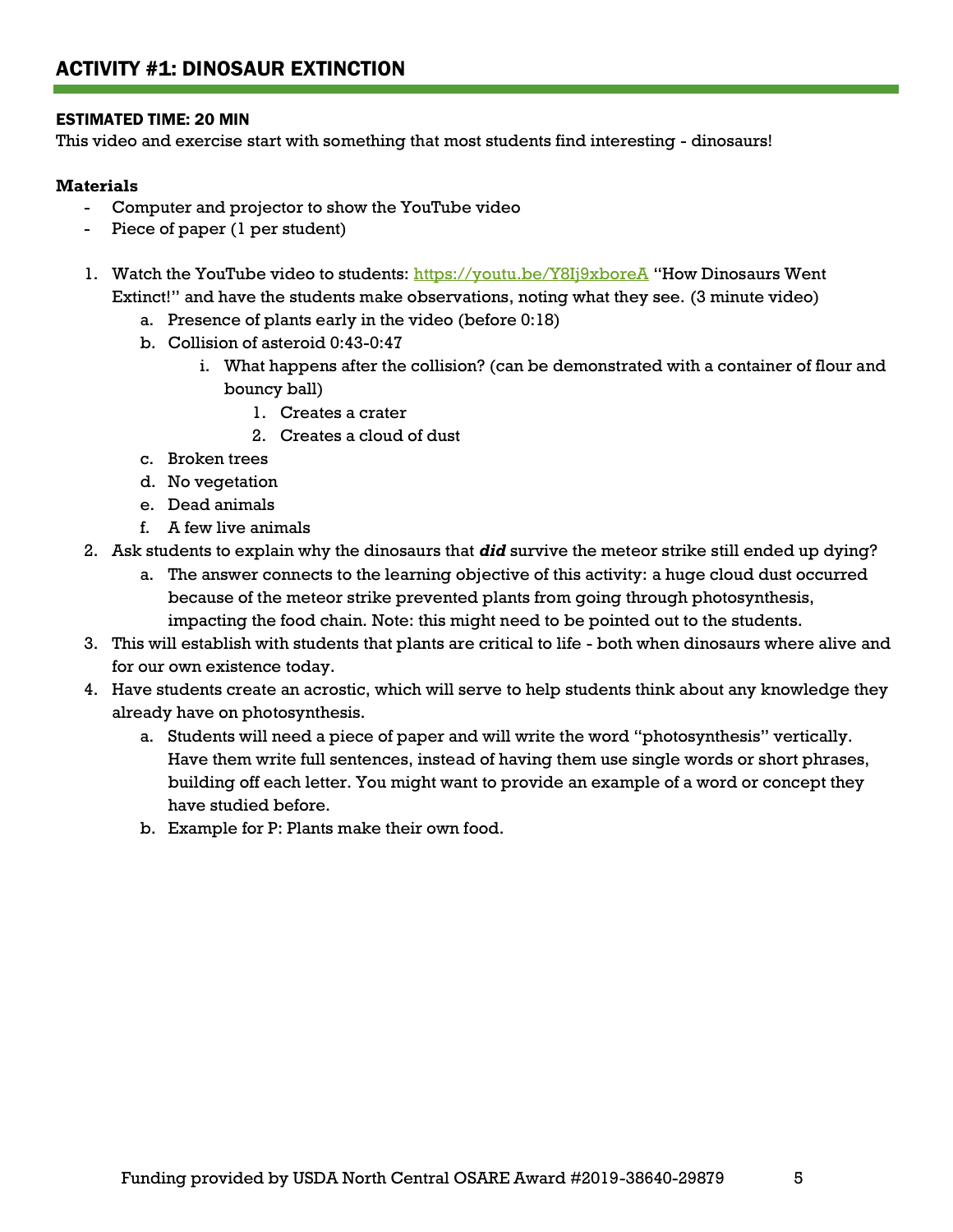#### ESTIMATED TIME: 30 MIN (24 HR SET UP)

\*\*Make sure that students can see what you're doing as you perform the starch test!

\*\*Ask students to write down the steps you are taking in a "lab notebook," or on a piece of paper, so that they can actively and intelligently engage with the demonstration, both by writing out the steps involved in the experiment and by recording their scientific observations.

#### **Materials for Demonstration**

- 2 plants Golden Pothos (a forb) is ideal and can be found at many home improvement stores o *For Optional Advancement - 2 Pothos with variegated leaves (white and green leaves)*
- Dark Space (closet or other place without windows)
- Bright Space (window sill or similar location with lots of light)
- 1 Bottles, Ethyl Alcohol or Rubbing Alcohol (Can find at Target/Walmart)
- 1 Beaker (250 ml size)
- 1 Sauce Pan (2 quart size)
- 1 Heat Source (stove top or a hot plate)
- 1 Tweezers
- 2 Shallow Dishes
- 1 Bottle, Iodine Solution (Can find at Target/Walmart)

#### **Preparation**

- 1. **Prep:** Place 1 of the 2 plants in a dark room for 24 hours; place the other plant on a sunny windowsill.
- 2. Wait 24 hours (note that you can place the plants 24 hours before the class period, and then start with step 3, or you can start at the very beginning with a discussion of the characteristics of the plant as you introduce the lesson (green, large shiny leaves, vine-like, it's a forb, not a grass, etc.).

#### **Activity - Demonstration**

- 1. Discuss with students what you did with the plants they were placed in two different locations for 24 hours.
	- a. Can students tell a difference between which plant was in the dark room and which was by the window? Why or why not?
- 2. Fill the beaker with ethyl alcohol.
- 3. Place the beaker in a saucepan full of water.
- 4. Heat the pan until the ethyl alcohol starts to boil and then remove from heat this should take a few minutes, but be careful to not overheat the ethyl alcohol.
- 5. Take a single leaf from the "dark room" plant and a single leaf from the "sunny room" plant make sure you don't confuse them!
- 6. One by one, dip each of the leaves in the hot water for 60 seconds, using tweezers.
- 7. Now, drop the leaves in the beaker of ethyl alcohol for 2 minutes (until they turn almost white).
- 8. Set each leaf in a labeled shallow dish ("dark room," "sunny room").
- 9. Cover each leaf with some iodine solution and watch what happens.
- 10. Ask students to record their scientific observations.
- 11. What happens:

Funding provided by USDA North Central OSARE Award #2019-38640-29879 6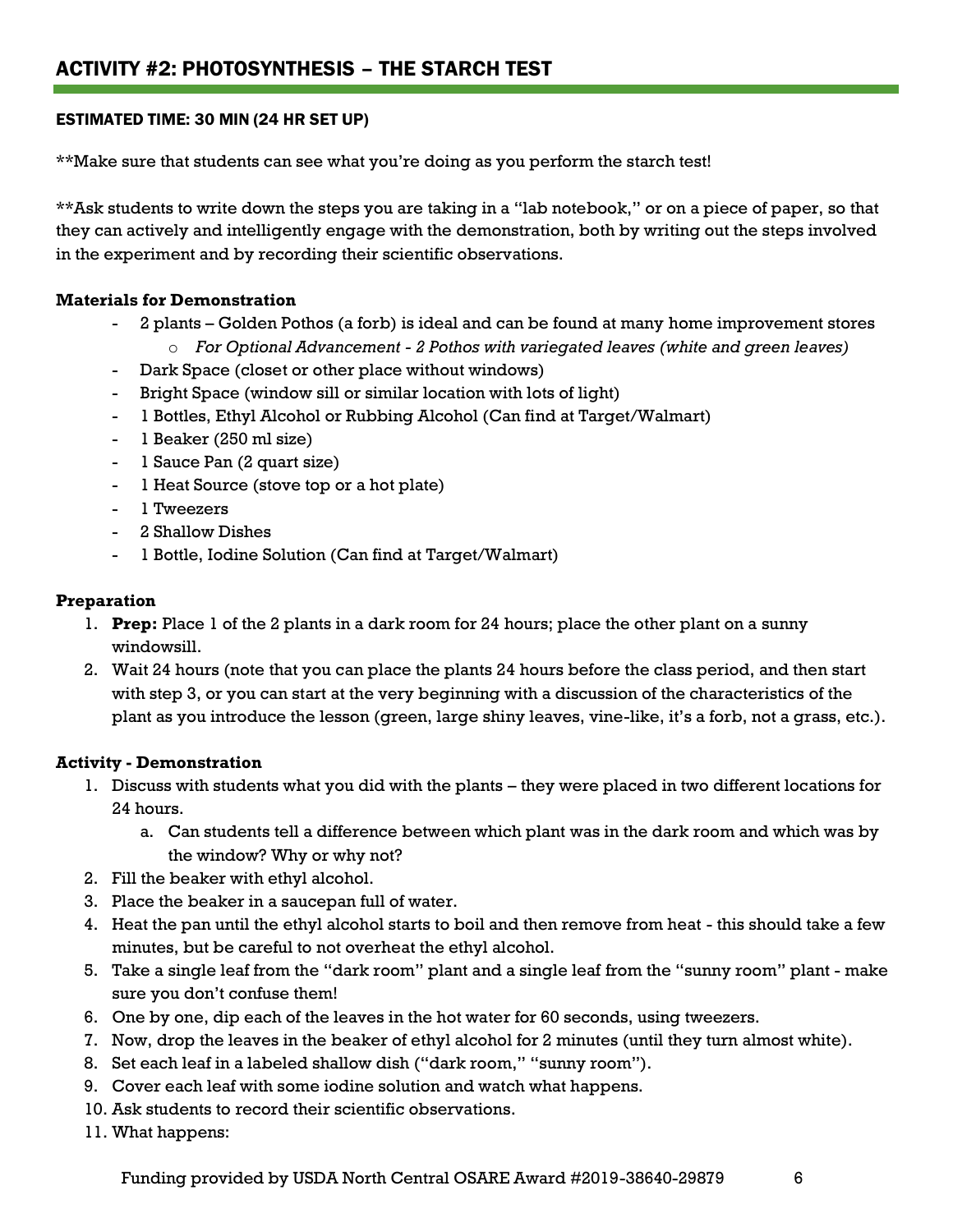- The hot water acts to kill the leaf
- The ethyl alcohol breaks down the chlorophyll, which removes the green color from the leaf.
- When iodine is added to the leaves, one leaf will turn blue-black in color and the other will be reddish-brown. This is because iodine acts an indicator of starch and turns blue-black when starch is present.
- 12. Conclusion: the leaf that was in the sunny room will turn blue-black, demonstrating that the leaf performed photosynthesis and produced starch.

#### *Advancement:*

1. Perform the same test, this time using a Pothos with variegated leaves (leaves that are both green and white). You can use a leaf from this Pothos and ask students where on the variegated leaf do you think you would find starch?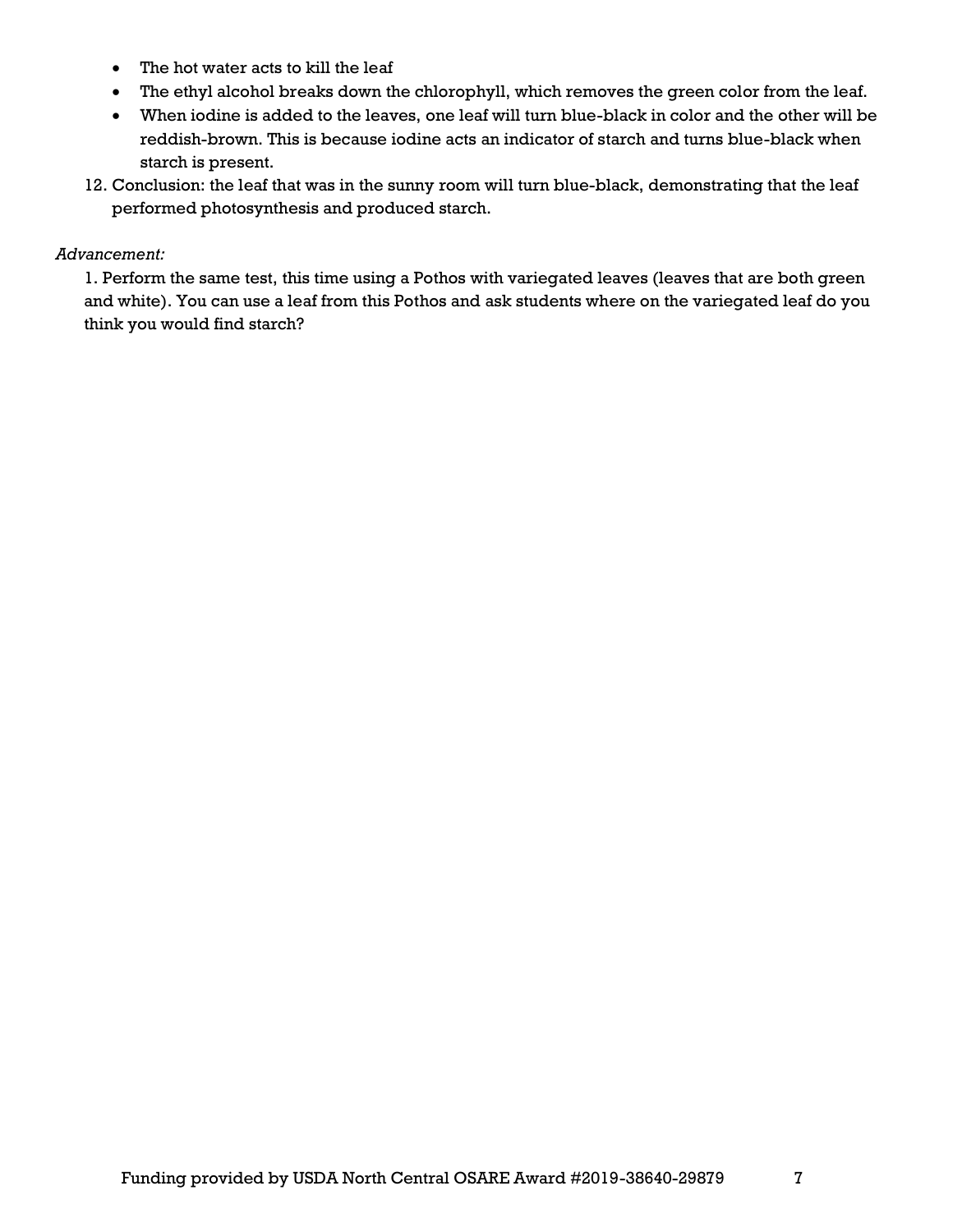#### ESTIMATED TIME: 50 MIN PERIOD

#### **Materials**

For each group

- 1 Jiffy Tray (Can find at Runnings, Target/Walmart, Amazon to hold the water)
- 8 Jiffy Pellets (Can find at Runnings, Target/Walmart, Amazon they are small peat pods)
- 1 cup for water
- $\frac{1}{2}$  cup measuring cup
- 1 teaspoon grass seed
- 1 teaspoon forb seed
- 8 Popsicle sticks (4 labeled Grass, 4 labeled Forb)

#### For each student

- Handout #1 – Range Plant Discovery Experiment

#### **Activity**

- 1. Divide students into 4 or 5 groups, depending on how many students you have in your class. Aim for about 4 students per group. Give each group a notebook.
- 2. Ask one student to take notes for the day, reminding them that they are setting up an experiment, and are taking part in the scientific process.
- 3. Each group gets a tray with 8 jiffy pellets and a cup for water.
- 4. Have each group pour ½ cup of water onto their **tray, not onto the pellets.** 
	- a. Was that enough water to make the jiffy pellet swell to its full size? (2 inches tall, and soft)
	- b. Ask students why the jiffy pellets did not moisten all way.
	- c. Introduce the term **drought** and discuss how drought is a dry soil condition. Note: If students have already learned about the "Dirty '30s" and the Dust Bowl, they should easily connect to the term.
- 5. Have each group add 1 whole cup of water to the tray and continue to watch the jiffy pellets.
	- a. Was that enough water?
- 6. Repeat the process of adding water and having students observe and document the effect on the jiffy pellets. They should continue until the jiffy pellets are full size and evenly moist.
- 7. Have students make a shallow hole in the jiffy pellet, but remind them to **not** rip the netting on the outside of the pellet.
- 8. Give each group of students about **1 teaspoon** of seeds from the GRASS seed packet and **1 teaspoon** of seeds from the FORB seed packet. Be sure to keep these separated from one another.
- 9. Have students observe and write down their observations about seed size, color, shape.
- 10. Have students divide the GRASS seeds into 4 equal parts. Plant each part in a jiffy pellet (so you will have 4 pellets with GRASS seeds).
	- a. Have students label 4 individual popsicle sticks with "GRASS" and gently stick it in the pellet.
	- b. Ask students to gently cover the seeds back up with soil.
- 11. Have students divide the FORB seeds into 4 equal parts. Plant each part in a jiffy pellet (so they will have 4 pellets with FORB seeds).
	- a. Have students label 4 individual popsicle sticks with "FORB" and gently stick it in the pellet.
	- b. Ask students to gently cover the seeds back up with soil.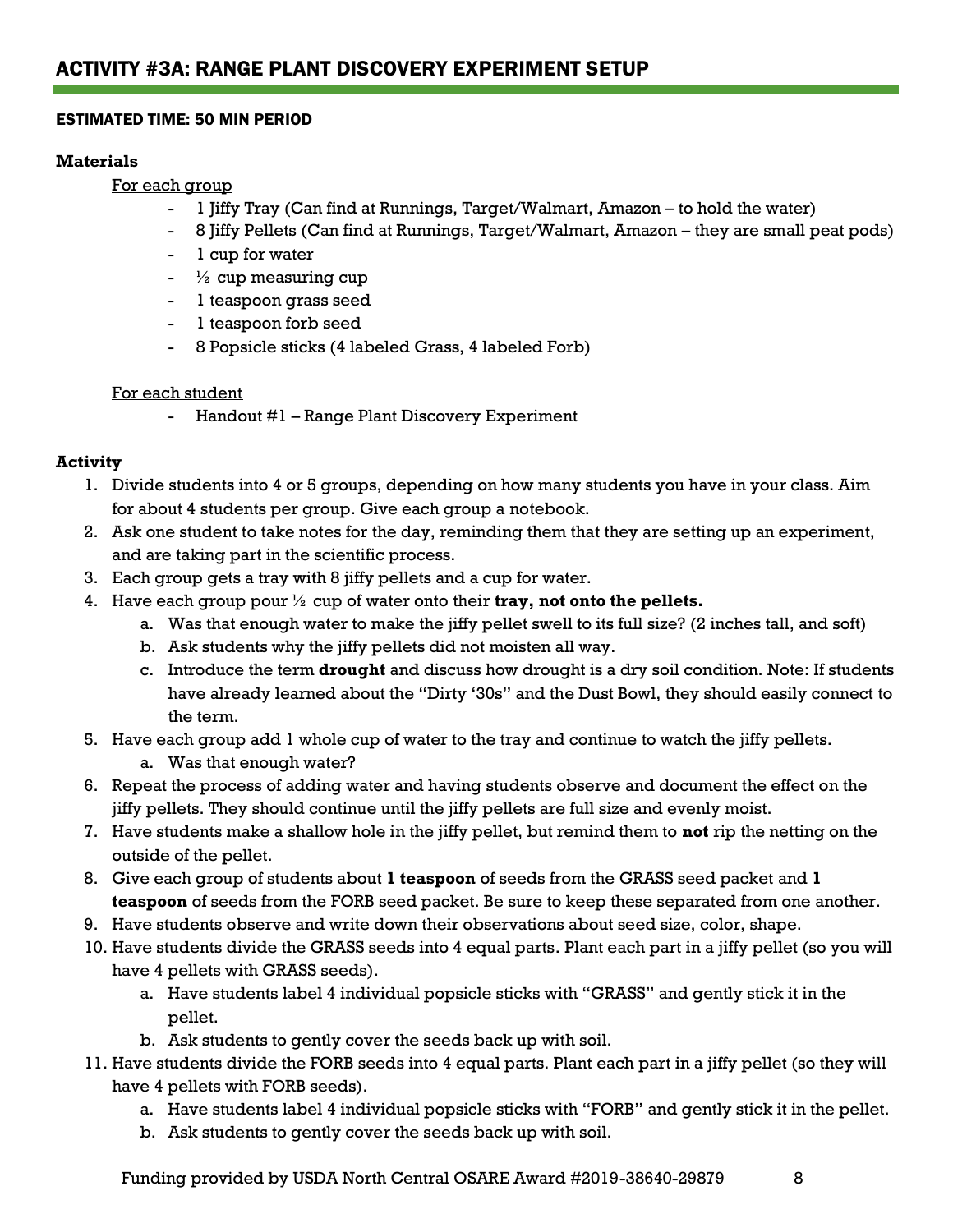- 12. Ask students to gently pour a small amount of water on the jiffy pellets and then place their tray in a cool room (not cold).
- 13. Each group of students should make up a schedule so that each member of the group checks on the pots once a day until they have spouted and grown to about 2-3 inches tall. This will take approximately 7-14 days.
	- a. Each member should record: how much they watered, any observations of the plantings (for example, is there a difference in how fast the forbs versus grasses are emerging? Or what do the forbs look like when they emerge compared to the grasses?)
	- b. Have students use Handout #1 for this.
	- c. Tell the group to report to you when the grasses have reached 2 inches tall.
- 14. Discuss with students that you will work with the range plants again, once all the pots have sprouted and the grasses have reached 3 inches high. Again, this will take approximately 7-14 days.
- 15. Once the grasses and forbs have sprouted (or most of them), have students move their trays to a sunny location.
	- a. Note: the pellets will dry out faster in these conditions, so remind students to check on moisture levels regularly.
- 16. Schedule a class period to continue with part B of the lesson in a few days.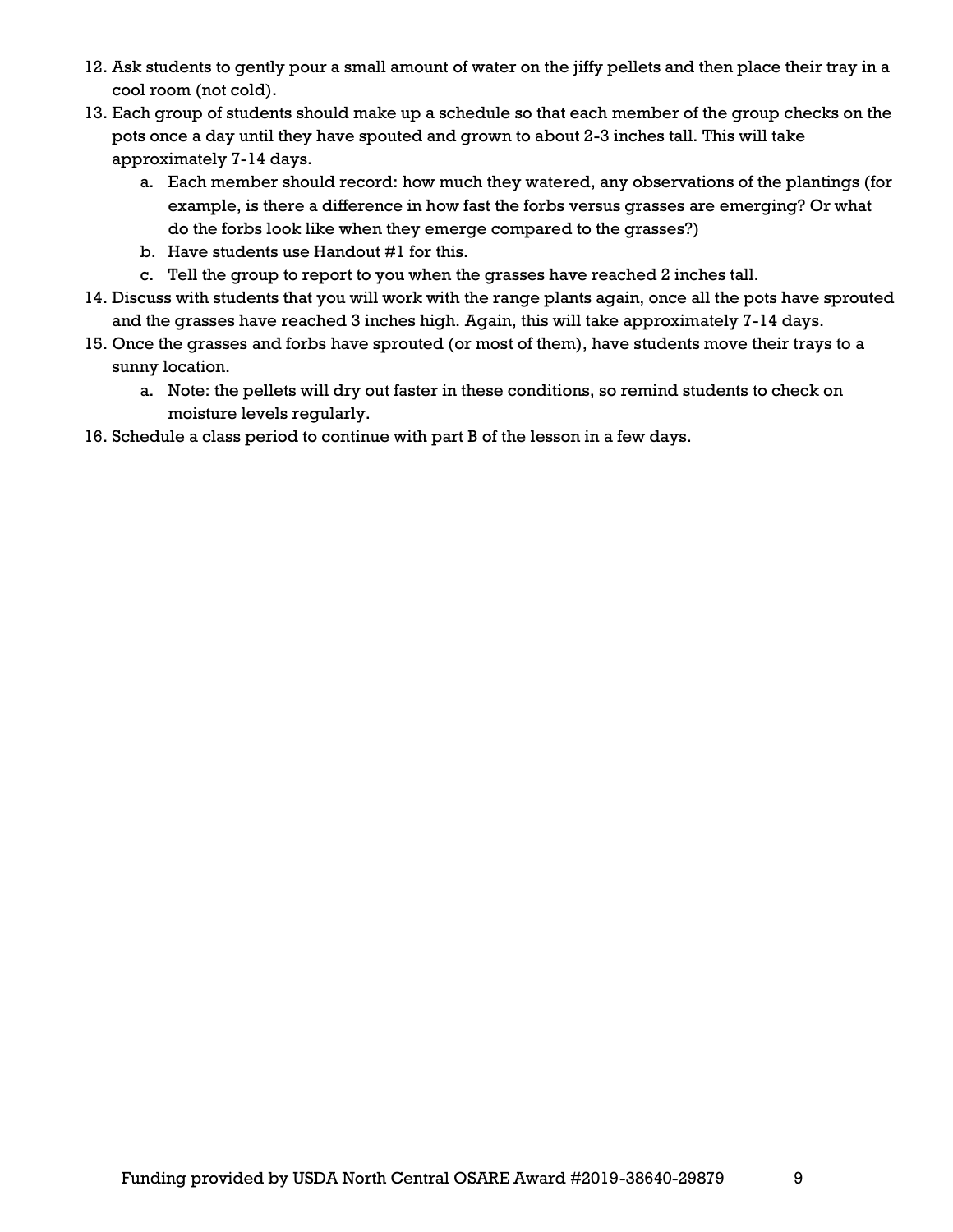#### ESTIMATED TIME: 50 MIN

#### **Materials**

For each group

- 8 index cards
- Plants from Activity #3A
- 1 plastic dropper
- 1 ruler

#### For each student

- Handout #2 – Range Plant Treatment & Observation

#### **Activity**

In this aspect of Activity #3, students become stewards of the land - like ranchers are - and they will have to make decisions about grassland management.

- 1. Distribute 8 index cards to each group. Ask each group to number them 1-8, writing the corresponding info on each card:
	- a. Card 1 GRASS cut to 1 inch tall and jiffy pellet kept evenly moist. When grass reaches 3 inches tall, it gets cut again to 1 inch tall.
	- b. Card 2 GRASS not cut at all and jiffy pellet kept evenly moist.
	- c. Card 3 GRASS not cut at all, jiffy pellet receives only 10 drops of water every 5 days.
	- d. Card 4 GRASS not cut at all, jiffy pellet is kept in a plastic cup that always has 2 inches of water in it.
	- e. Card 5 FORB cut to 1 inch tall and jiffy pellet kept evenly moist. When forb reaches 3 inches tall, it gets cut again to 1 inch tall.
	- f. Card 6 FORB not cut at all and jiffy pellet kept evenly moist.
	- g. Card 7 FORB not cut at all, jiffy pellet receives only 10 drops of water every 5 days.
	- h. Card 8 FORB not cut at all, jiffy pellet is kept in a plastic cup that always has 2 inches of water in it.
- 2. Each group should have the 8 plants they grew in Activity 4A. They will assign an index card/treatment to each plant. Cards 1-4 are assigned to the grasses and cards 5-8 are assigned to the Forbs.
- 3. The students should then perform the designated treatment on each of the plants.
	- a. Students should conduct and record beginning observations.
	- b. Ask them to include specifics, again noting differences between grasses and forbs.
	- c. Have students use Handout #2 for this.
- 4. Continue this for 10 days or longer (as your time and schedule allow) having the students continue to record observations. The plants will continue to undergo changes.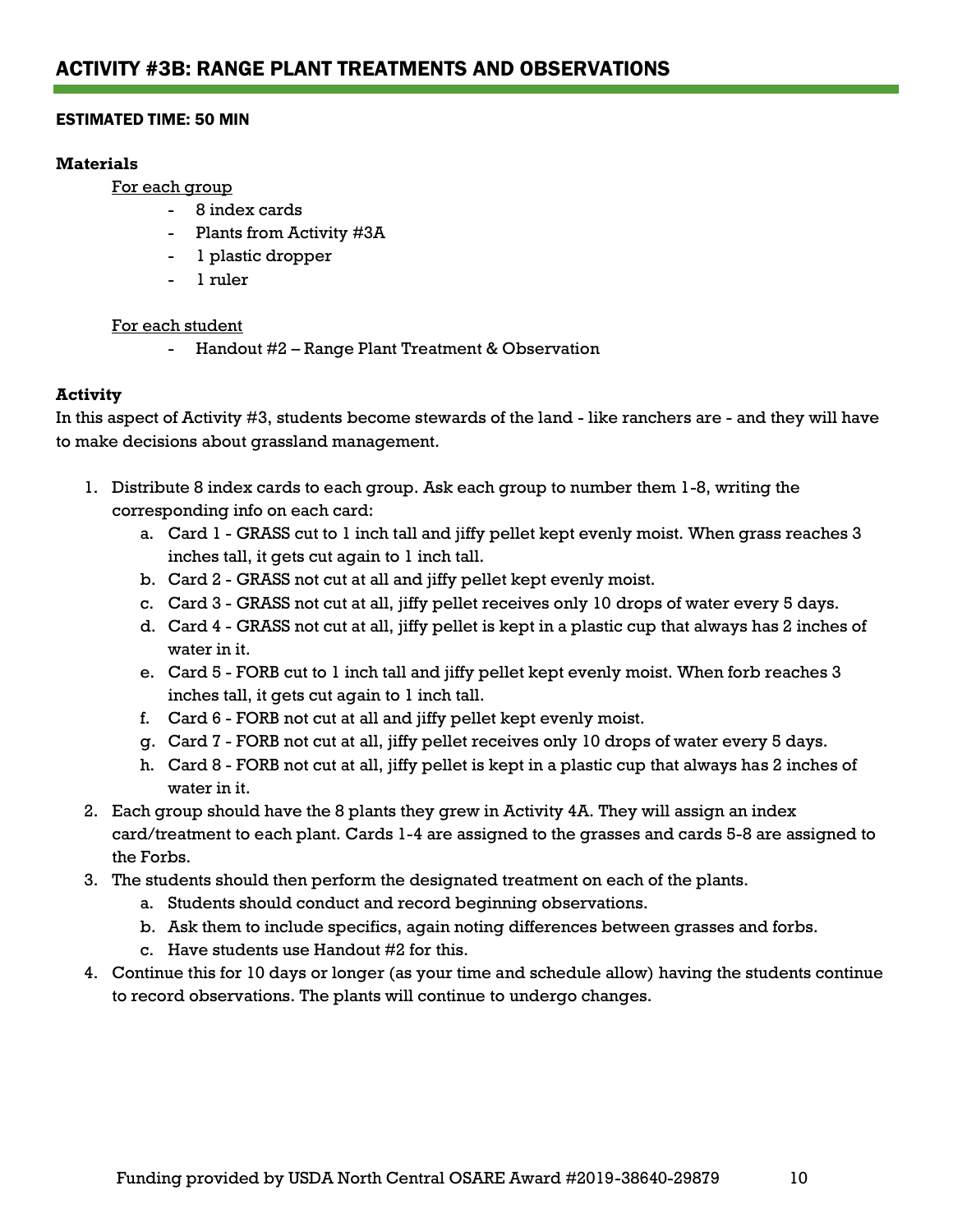#### ESTIMATED TIME: 50 MIN

#### **Activity**

- 1. Continue the experiment and the scientific process by asking students these questions:
	- a. What condition has the healthiest forb and grass?
	- b. What condition killed the forb and grass? Why?
	- c. What condition resulted in stress for the plants? Why?
	- d. How did you notice the plant was stressed?
	- e. When did you notice the stress? How long did it take to appear?
	- f. Compare and contrast the plants that received too much water (were flooded) and those that received too little water (experienced drought) - can you form a conclusion about the role of water on rangeland plants?
	- g. Did all groups have the same results? If not, why did they differ?
- 2. Next, ask students to gently tear each jiffy pellet in half vertically to observe root growth.
	- h. Ask the same questions as outlined in Step 1, A-G, except connect the questions to root conditions this time.
	- i. Hopefully, students will have observed that cutting the grass to 1 inch tall resulted in a more vigorous root system. A similar result should have occurred for the forb cut to 1 inch tall.
		- i. Ask students what animals exist in a rangeland system that graze/eat grass? (antelope, cattle, horses, deer)
		- ii. The grazing forces the plants to put resources into their root system, as compared to their aboveground system, helping to establish the root system and project the soil.
	- j. Ask students the following questions:
		- i. Which condition is optimal for rangeland plants? Why?
		- ii. Is it possible to have optimal conditions on all the rangeland in South Dakota? Why or why not?

Possible answers from students: Yes, it is possible - we can be careful of how we use the land for grazing and how we take care of the land OR No, a large part of South Dakota is rangeland, and it is impossible to control moisture and other conditions on such a large area. (This should highlight to students why it is so important to focus on what we can control - good grazing practices and land management.)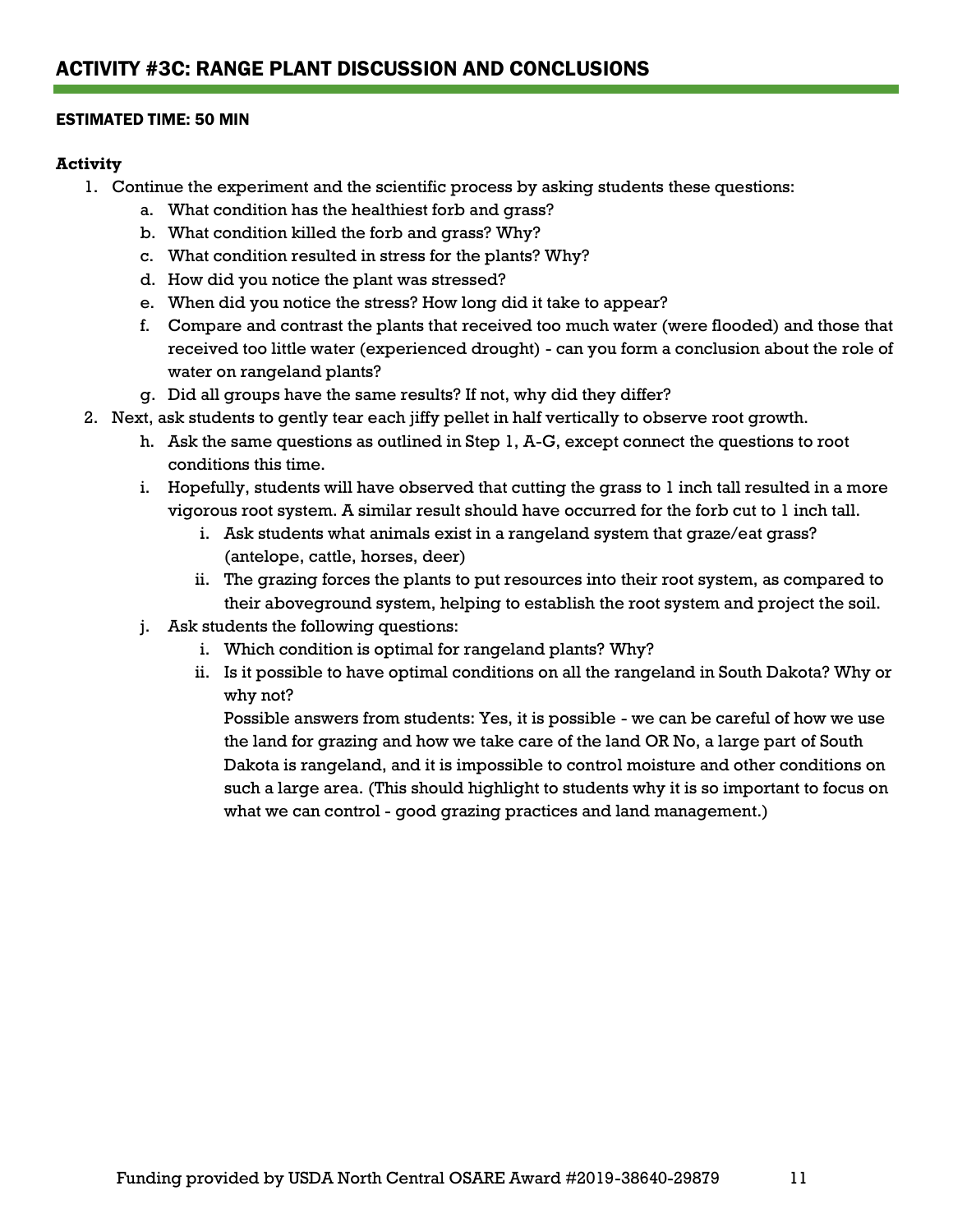#### ESTIMATED TIME: 15 MIN

3-2-1 Format for Activities #1 and 2

- 1. Have each student get out a piece of paper.
- 2. Ask students to write down:
	- a. 3 ideas that were presented
	- b. 2 examples of how they can use their knowledge of soils
	- c. 1 unresolved area/"muddiest" point that they didn't quite understand
- 3. Have students get into pairs and share their 3-2-1 with a partner.
- 4. Ask students to turn in their paper; read through them to gauge how well students understand Activities #1 and 2, paying particular attention to the 1 unresolved area/"muddiest" point to go over with the class again to clarify their learning.

#### ESTIMATED TIME: 10 MIN

Reflection Paper for Activity #3

- 1. Have each student get out a piece of paper to write on.
- 2. Ask students to: describe the impact of drought and grazing in a rangeland system. What effect does grazing have on the root structure of a plant compared to a plant that hasn't been grazed?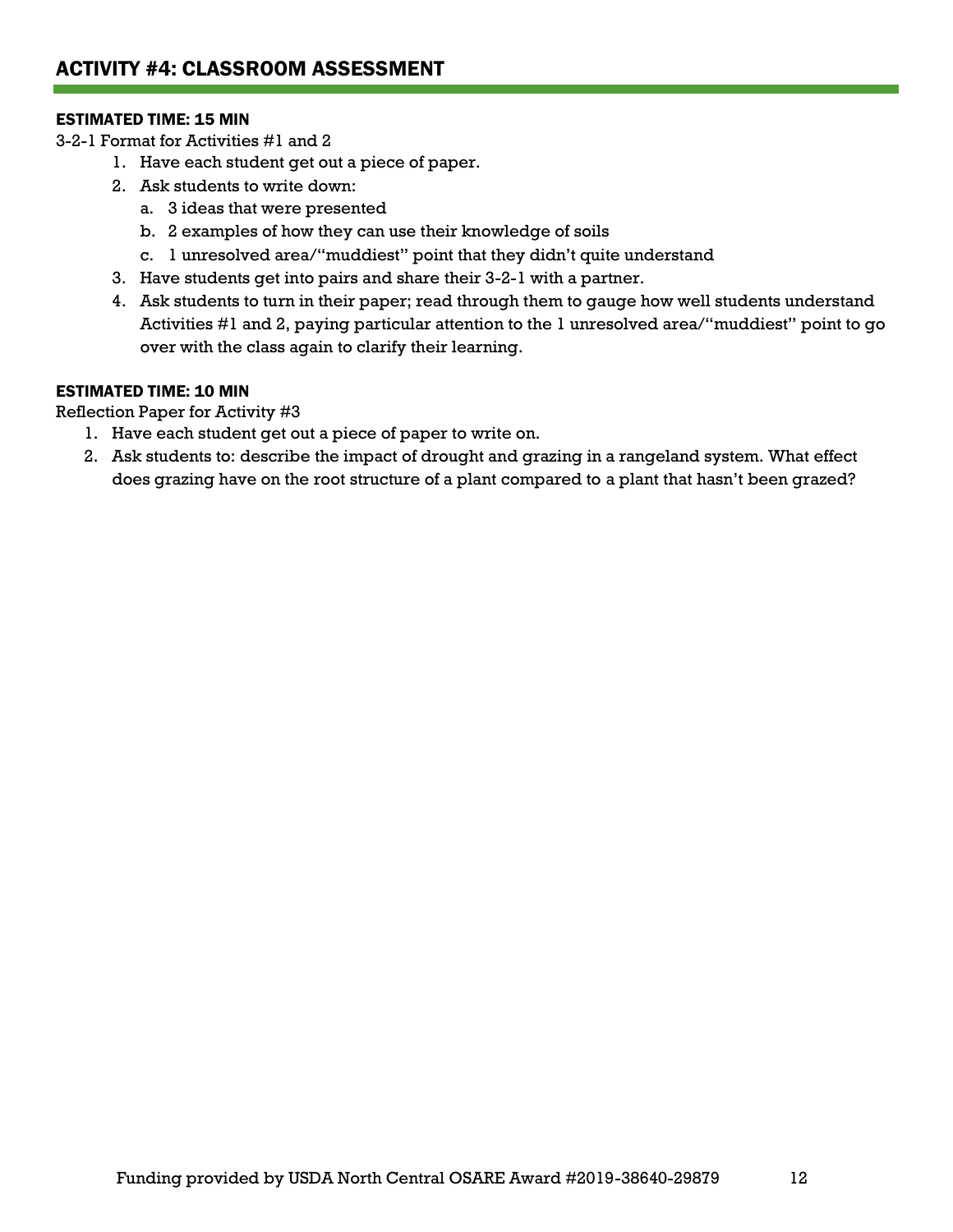

*Figure 2. Different categories of rangeland plants. (Source: Idaho Rangeland Resource Commission).*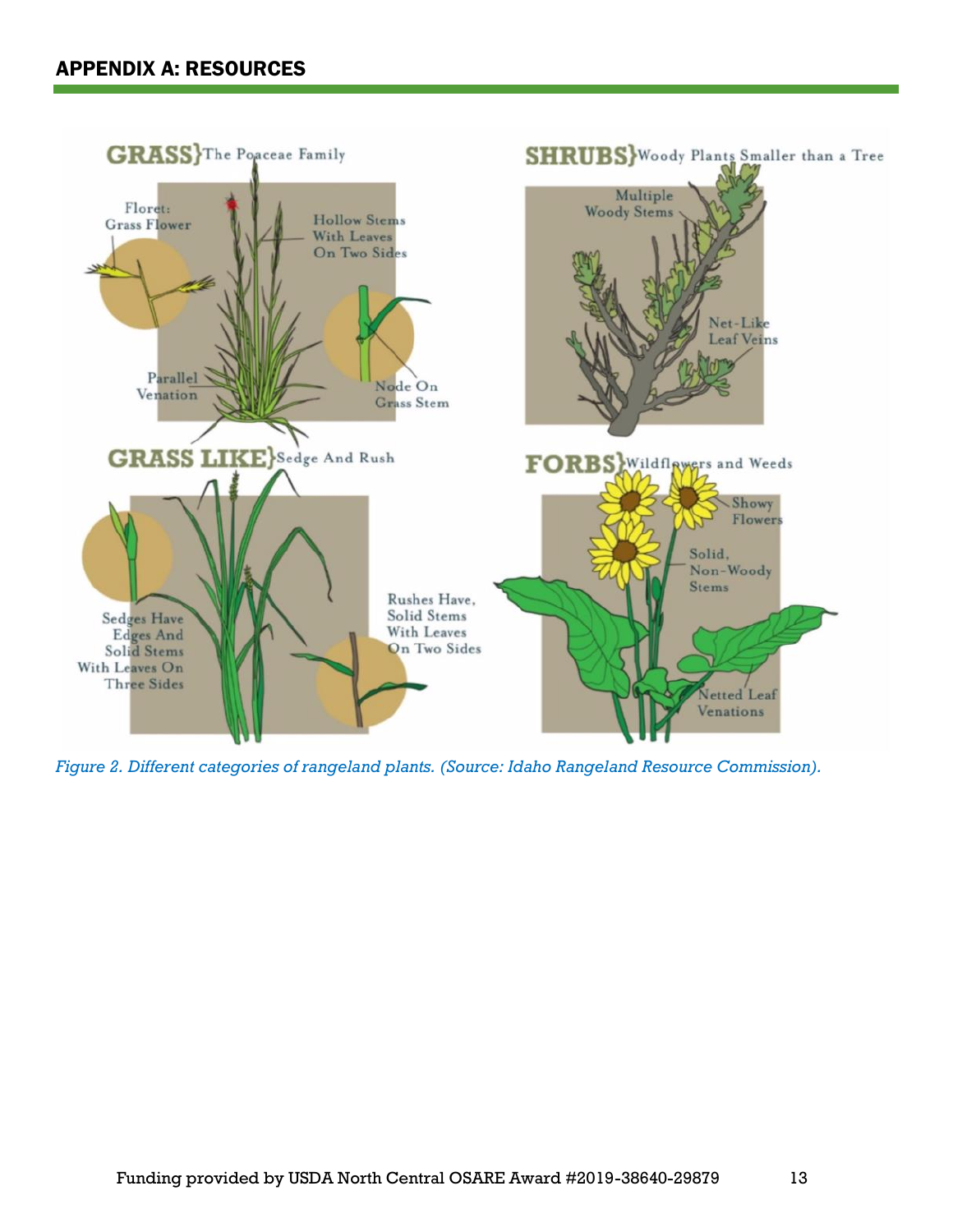## RANGE PLANT DISCOVERY EXPERIMENT

Student name: \_\_\_\_\_\_\_\_\_\_\_\_\_\_\_\_\_\_\_\_\_\_\_

| <b>Date</b> | How much water was added? | <b>Observations</b> |
|-------------|---------------------------|---------------------|
|             |                           |                     |
|             |                           |                     |
|             |                           |                     |
|             |                           |                     |
|             |                           |                     |
|             |                           |                     |
|             |                           |                     |
|             |                           |                     |
|             |                           |                     |
|             |                           |                     |
|             |                           |                     |
|             |                           |                     |
|             |                           |                     |
|             |                           |                     |
|             |                           |                     |
|             |                           |                     |
|             |                           |                     |
|             |                           |                     |
|             |                           |                     |
|             |                           |                     |
|             |                           |                     |
|             |                           |                     |
|             |                           |                     |
|             |                           |                     |
|             |                           |                     |
|             |                           |                     |
|             |                           |                     |
|             |                           |                     |
|             |                           |                     |
|             |                           |                     |
|             |                           |                     |
|             |                           |                     |
|             |                           |                     |
|             |                           |                     |
|             |                           |                     |
|             |                           |                     |
|             |                           |                     |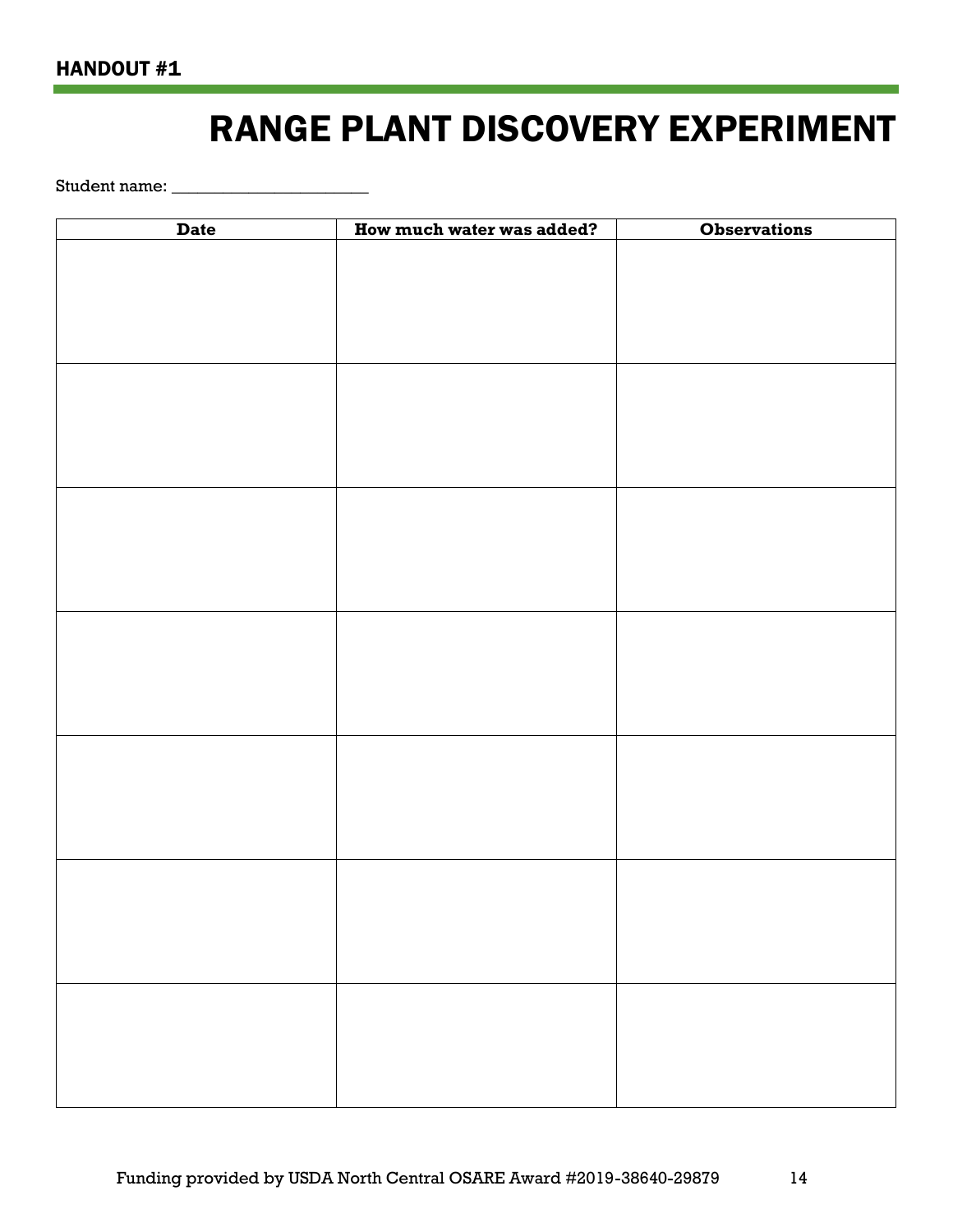# RANGE PLANT TREATMENT & OBSERVATIONS

Student name: \_\_\_\_\_\_\_\_\_\_\_\_\_\_\_\_\_\_\_\_\_\_\_

| <b>Treatment</b>                                                     | <b>Observations</b> |
|----------------------------------------------------------------------|---------------------|
| Card 1 - GRASS cut to 1 inch tall and jiffy pellet                   |                     |
| kept evenly moist. When grass reaches 3 inches                       |                     |
| tall, it gets cut again to 1 inch tall.                              |                     |
|                                                                      |                     |
| Card 2 - GRASS not cut at all and jiffy pellet kept<br>evenly moist. |                     |
|                                                                      |                     |
| Card 3 - GRASS not cut at all, jiffy pellet receives                 |                     |
| only 10 drops of water every 5 days.                                 |                     |
|                                                                      |                     |
|                                                                      |                     |
| Card 4 - GRASS not cut at all, jiffy pellet is kept in               |                     |
| a plastic cup that always has 2 inches of water in                   |                     |
| it.                                                                  |                     |
|                                                                      |                     |
| Card 5 - FORB cut to 1 inch tall and jiffy pellet                    |                     |
| kept evenly moist. When forb reaches 3 inches                        |                     |
| tall, it gets cut again to 1 inch tall.                              |                     |
|                                                                      |                     |
| Card 6 - FORB not cut at all and jiffy pellet kept                   |                     |
| evenly moist.                                                        |                     |
|                                                                      |                     |
|                                                                      |                     |
| Card 7 - FORB not cut at all, jiffy pellet receives                  |                     |
| only 10 drops of water every 5 days.                                 |                     |
|                                                                      |                     |
|                                                                      |                     |
| Card 8 - FORB not cut at all, jiffy pellet is kept in a              |                     |
| plastic cup that always has 2 inches of water in it.                 |                     |
|                                                                      |                     |
|                                                                      |                     |